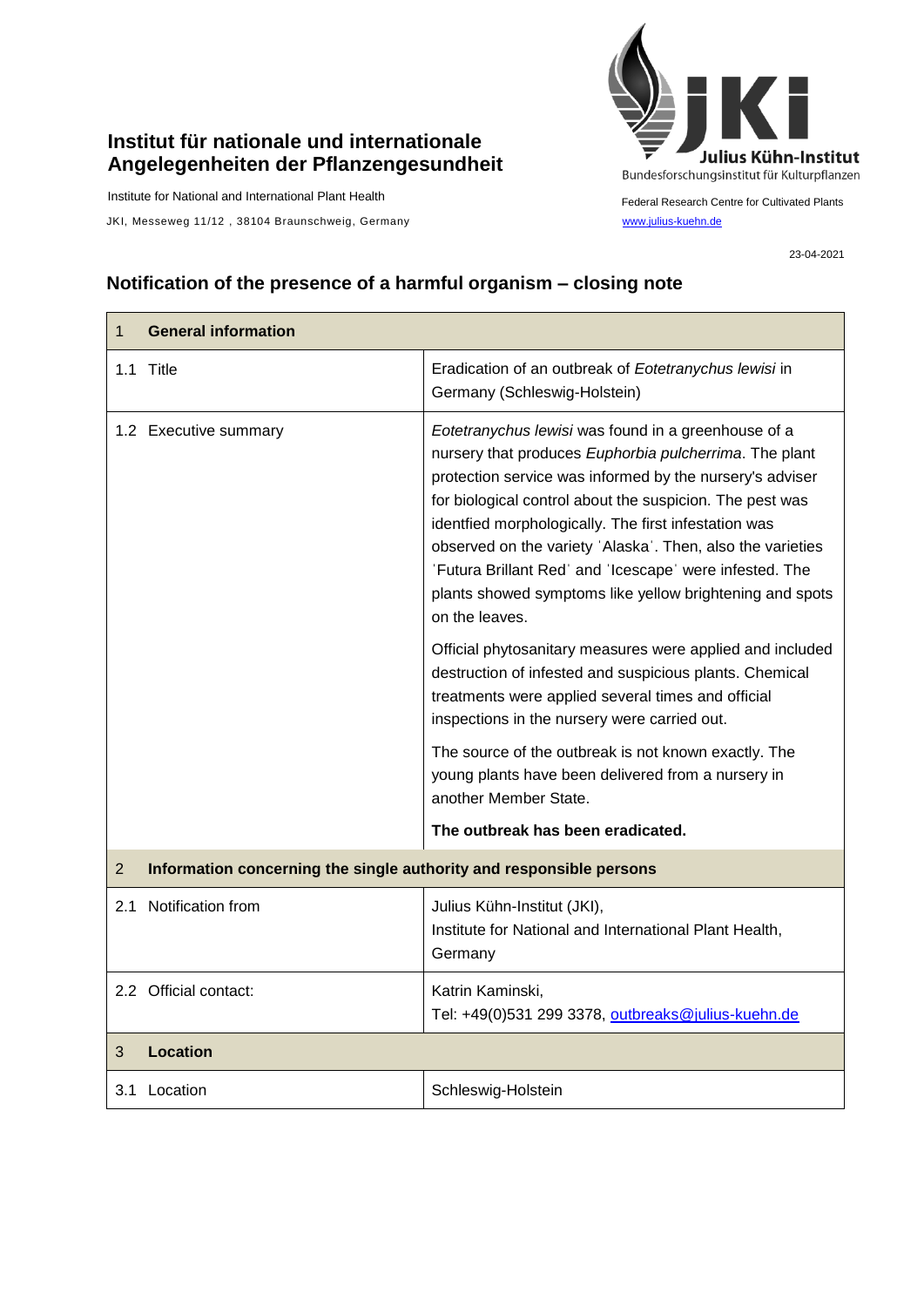| 4   | Reason of the notification and the pest status                                                                                        |                                                                                                                                                                                                         |
|-----|---------------------------------------------------------------------------------------------------------------------------------------|---------------------------------------------------------------------------------------------------------------------------------------------------------------------------------------------------------|
| 4.1 | First finding in Germany or in the area                                                                                               | First confirmed presence of the pest in the territory of the<br>Member State concerned.                                                                                                                 |
|     | 4.2 Pest status of the area where the<br>harmful organism has been found<br>present, after the official confirmation.                 | Absent: Pest found present but eradicated                                                                                                                                                               |
|     | 4.3 Pest status in Germany before the<br>official confirmation of the presence, or<br>suspected presence, of the harmful<br>organism. | Absent: no pest records                                                                                                                                                                                 |
|     | 4.4 Pest status in Germany after the<br>official confirmation of the presence of<br>the harmful organism.                             | Transient: actionable, under eradication                                                                                                                                                                |
| 5   | Finding, sampling, testing and confirmation of the harmful organism                                                                   |                                                                                                                                                                                                         |
|     | 5.1 How the presence or appearance of<br>the harmful organism was found.                                                              | Information submitted by professional operators,<br>laboratories or other persons. The plant protection service<br>was informed by the nurseries adviser for biological control<br>about the suspicion. |
|     | 5.2 Date of finding:                                                                                                                  | 26-08-2020                                                                                                                                                                                              |
|     | 5.3 Sampling for laboratory analysis.                                                                                                 | 28-08-2020: Whole potted plants were taken and packed<br>in appropriate cages for transport to the laboratory.                                                                                          |
|     | 5.4 Name and address of the Laboratory                                                                                                | Julius Kühn-Institut - Institut für Epidemiologie und<br>Pathogendiagnostik<br>Messeweg 11-12<br>38104 Braunschweig<br>DE - Germany                                                                     |
|     |                                                                                                                                       | Anses, Laboratoire de la Santé des Végétaux - Unité<br>Entemologie et plantes invasives<br>CBGP 755 avenue du Campus Agropolis CS30016<br>Montferrier-sur-Lez cedex<br>Fr-34988<br>FR-France            |
| 5.5 | Diagnostic method                                                                                                                     | Sequencing and morphological identification.                                                                                                                                                            |
|     | 5.6 Date of official confirmation of the<br>harmful organism's identity.                                                              | 29-10-2020                                                                                                                                                                                              |
| 6   | Infested area, and the severity and source of the outbreak in that area                                                               |                                                                                                                                                                                                         |
| 6.1 | Size and delimitation of the infested<br>area.                                                                                        | 500 m <sup>2</sup>                                                                                                                                                                                      |